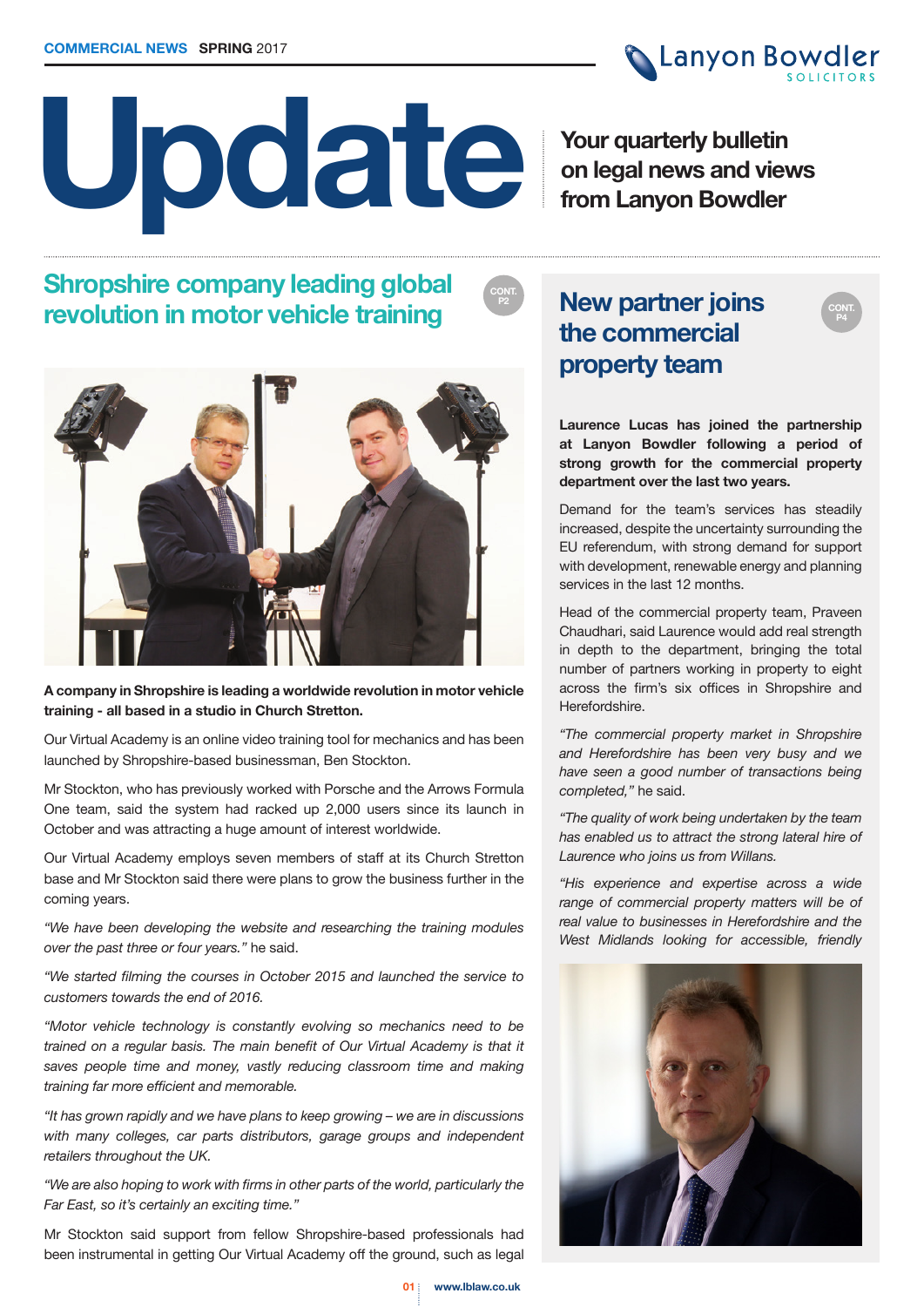"Excellent communications, personal touch and value for money."

Norman Quin Developments Ltd, Telford

# **Shropshire needs more new homes says planning expert**



### **A call for new development sites by Shropshire Council is a "great opportunity" to accelerate much-needed house building in the county.**

The council is currently consulting on the Shropshire Local Plan, which sets out the strategy for house building until 2036 - with 13,000 new homes potentially being built over the next 20 years.

The existing Local Plan said that 27,500 houses would be built between 2006 and 2026, and the council says about 15,400 of those units have now been built.

That means that a further 12,100 of the initial target still need to be built - and the council is now extending the Local Plan to 2036 and asking if people think that more homes are needed.

Abbie Pritchard-Hooper, a planning specialist at Lanyon Bowdler, said the answer had to be a resounding "yes".

She said: *"I don't think there is any doubt that there is a shortage of housing supply in Shropshire, particularly homes which are suitable for first-time buyers.*

*"Part of the consultation involves a 'call for sites', with landowners able to submit new sites which they think might be suitable for housing, and that presents a great opportunity.*

*"The Government has just published a white paper on housing which sets out plans to boost the number of new houses being built across the UK, so we welcome this consultation which could make a real difference here in Shropshire.*

*"We are working with our colleagues in the commercial property team at the firm to advise our clients on the best way forward to potentially submit suitable sites for assessment."*

Abbie said the council's indicative figures for the number of new homes to be built in the next 20 years were relatively modest, although she did not underestimate the work that the Council and prospective developers could face to persuade communities of the benefits of accepting more housing in the interest of sustainability and meeting future housing needs.

She added: *"The existing Local Plan had provision for 27,500 new homes by 2026, and the council says that 15,400 have so far been built, which leaves 12,100 to be built by 2026.*

*"Under the extension of the Local Plan to 2036, the council is now proposing three options of building 26,250, 27,500 or 28,750 homes by 2036 - so virtually the same amount as already set out but over an extra 10 years.*

*"We think the market needs more than that, so we are hopeful that this consultation will result in a good number of potential sites being identified."*

Shrewsbury-based planning consultant at the Planning Group, Martin Parrish, who is also working with Lanyon Bowdler to advise clients of the potential opportunities, added: *"The Council is looking to allocate new development sites in sustainable locations, the submissions will need to show how the proposals integrate with existing infrastructure and the community together with safe access and minimal impact on the environment."*

### **SHROPSHIRE COMPANY LEADING GLOBAL REVOLUTION IN MOTOR VEHICLE TRAINING** *Continued from page 1...*

advice from Lanyon Bowdler Solicitors who had been with him from the start.

Edward Burrell, of Lanyon Bowdler's corporate and commercial law team, said he had advised Mr Stockton during the establishment of the company and assisted him on a variety of corporate and commercial matters.

Most recently the firm had been instructed in relation to Our Virtual Academy's innovative range of customer contracts.

*"We are delighted to be part of the support team helping to establish Our Virtual Academy."* Edward said.

*"Ben and his team have big ambitions to make it a global platform and they certainly have the passion and commitment to make it a big success.*

*"As a full-service law firm, Lanyon Bowdler has been able to assist Ben on a range of legal issues, including the provision of specialist property and employment advice, together with areas such as early stage corporate finance and assisting with international contract negotiations. We are looking forward to continuing to offer our support in the future."*

For more information visit: www.OurVirtualAcademy.com, email: info@ourvirtualacademy.com or call: 020 3286 2228.

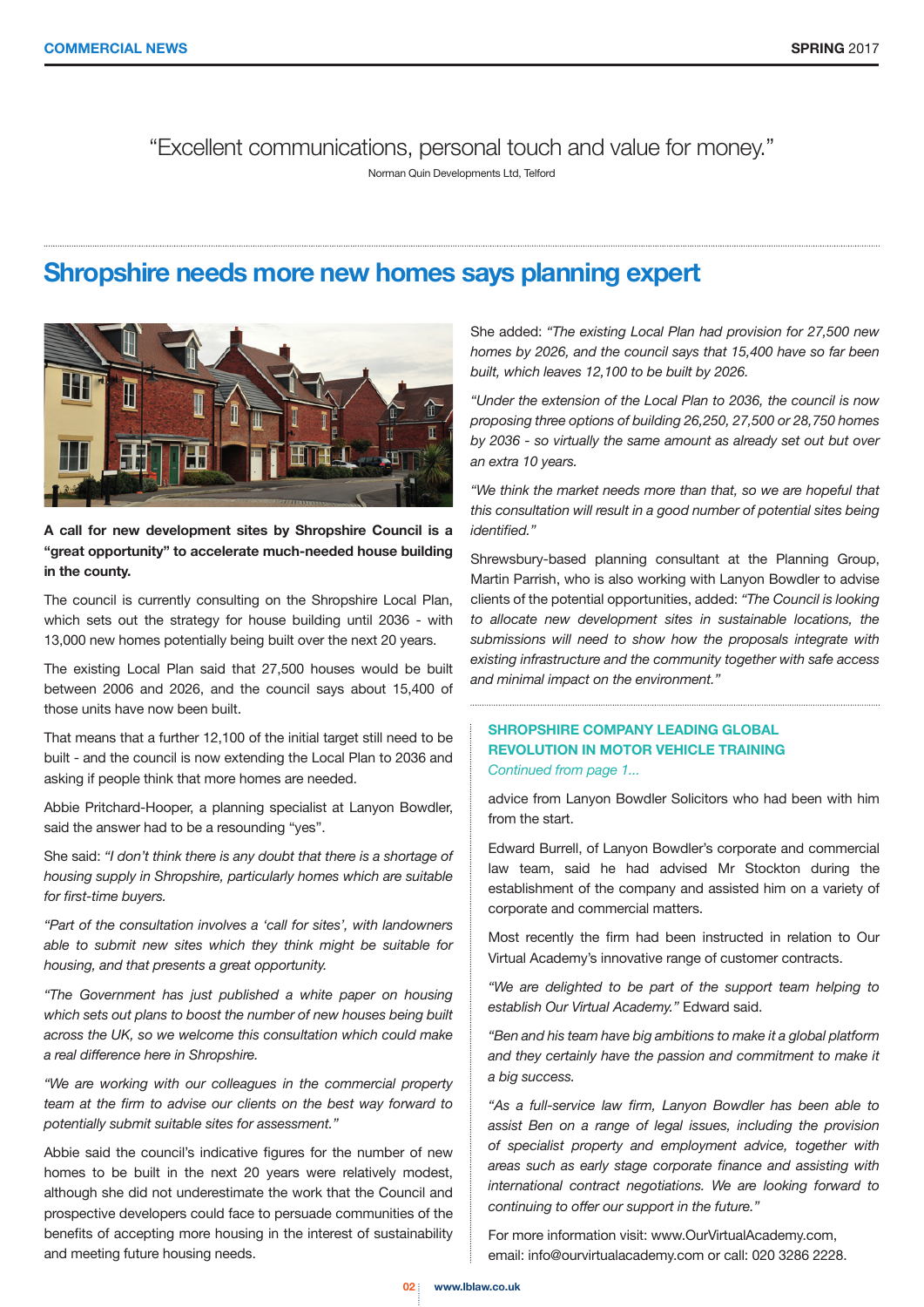"Quality of service." Lilleshall Hall Golf Club, Newport



# **Lanyon Bowdler expand education team**

**Lanyon Bowdler has expanded the education team as it continues to advise an ever-growing number of schools as they convert to academies.**

Education specialist, Emma Swann, has joined the firm as a consultant with more than 15 years' experience of dealing in education law.

Head of education at Lanyon Bowdler, Will Morse, said Emma would be a real asset to the team, advising clients across Shropshire, Herefordshire and the Midlands.

*"Emma is known as one of the leading experts in education law and we are delighted she has joined the firm."* he said.

*"She has a rich array of experience, having led on more than 130 academy conversions, as well as advising schools and Church of England Diocesan Boards on all aspects of education law, including admissions, exclusions, parental complaints and governance matters.*

*"We have seen a steady increase in the amount of work coming into the firm from schools who need specialist legal advice on how to convert to an academy and who need day-to-day support post conversion.*

*"We are predicting that demand to grow as we are seeing schools prefer to buy their legal support locally from lawyers who have the expertise they need but are accessible and can support them at close proximity.*

*"Lanyon Bowdler is the only firm ranked for education work in Shropshire and Herefordshire by the independent legal directory, The Legal 500, which identifies the best firms offering specialist legal support for schools and academies and recognises Lanyon Bowdler's unique position in its local markets."*

Emma said the education sector was in an interesting - if challenging - position at the moment.

She added: *"Funding is of course the biggest challenge facing schools, and many see converting to an academy as a means of taking full control of their own budgets.*

*"There are lots of advantages to being an academy, but it has to be the right approach for everyone involved, and our job is to help schools make the transition as smoothly as possible.*

*"Having worked on more than 130 conversions, I understand the issues very well, and I am also a regular contributor to the Department for Education working group regarding the development of the academies programme."*

## **Short term lettings**



### **Are you considering letting your property on sites such as Airbnb?**

If you own a residential property on a long lease you should be aware of the decision of the Upper Tribunal (Lands Chamber) in a case in September 2016. The Tribunal decided that short term Airbnb type lettings were a breach of covenant in the lease, which prevented the use of the property other than as "a private residence".

The case concerned a flat which the owner lived in during the week, but let out for short term holiday lets for around 90 days each year.

The lease did not expressly prevent the use of the flat as a holiday let. The lease specified that the flat must be used as "a private residence".

The Tribunal found that use as "a private residence" required some form of permanent occupation, more than staying at the flat at weekends or for a few nights in the week. It was irrelevant if the owner had another residence as well.

Each case is very fact specific and it is always necessary to carefully consider the terms of the lease. The case clearly shows that it is essential to obtain appropriate legal advice before acquiring a property for holiday letting, or if you are considering advertising a property on sites such as Airbnb.